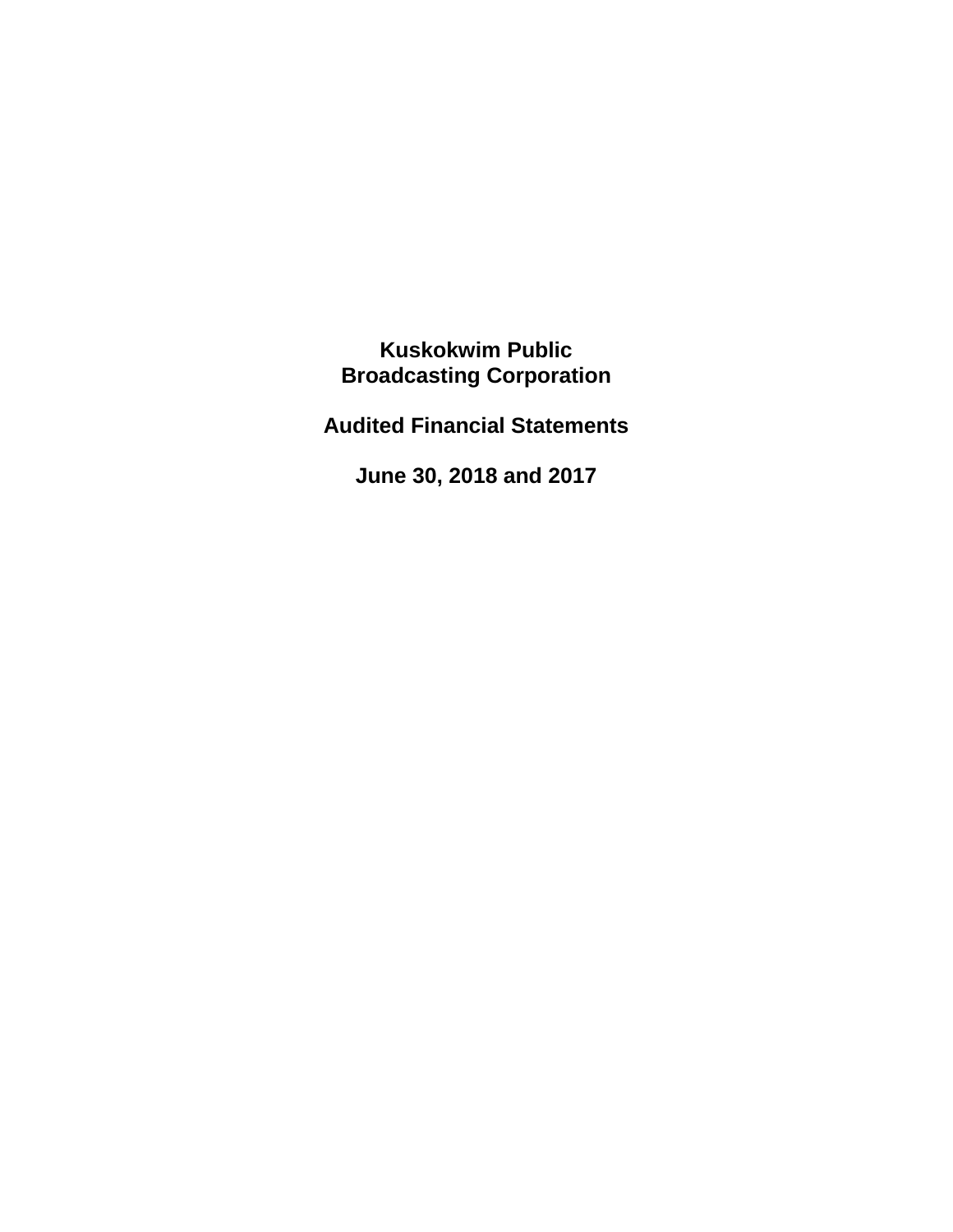## **CONTENTS**

| <b>FINANCIAL STATEMENTS</b> |  |
|-----------------------------|--|
|                             |  |
|                             |  |
|                             |  |
|                             |  |
|                             |  |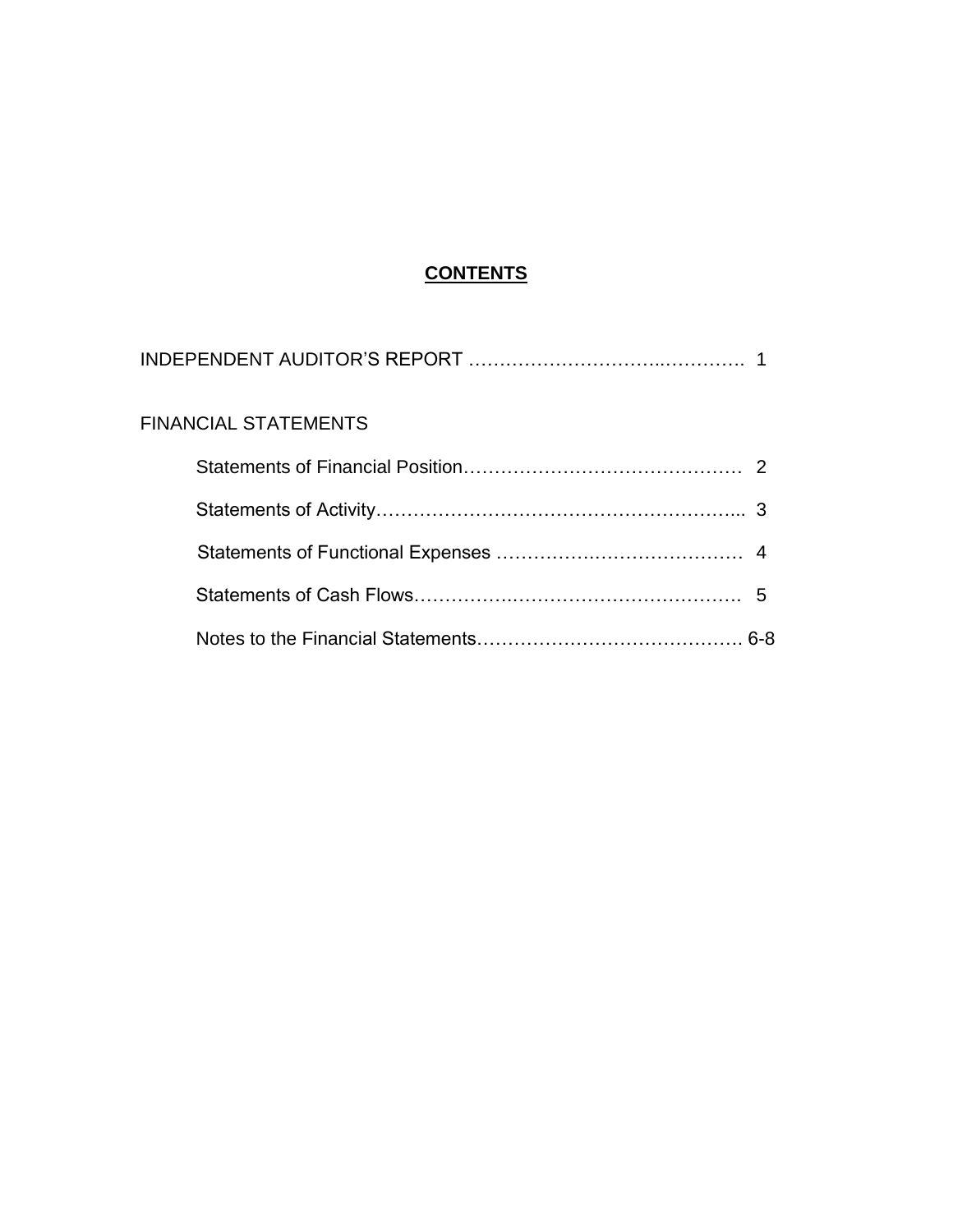

## **INDEPENDENT AUDITOR'S REPORT**

Board of Directors Kuskokwim Public Broadcasting, Inc. McGrath, Alaska

We have audited the accompanying financial statements of Kuskokwim Public Broadcasting, Inc., (a nonprofit organization), which comprise the statements of financial position as of June 30, 2018 and 2017, and the related statements of activity, statements of functional expenses and cash flows for the years then ended, and the related notes to the financial statements.

**Management's Responsibility for the Financial Statements -** Management is responsible for the preparation and fair presentation of these financial statements in accordance with accounting principles generally accepted in the United States of America; this includes the design, implementation, and maintenance of internal control relevant to the preparation and fair presentation of financial statements that are free from material misstatement, whether due to fraud or error.

**Auditor's Responsibility -** Our responsibility is to express an opinion on these financial statements based on our audits. We conducted our audits in accordance with auditing standards generally accepted in the United States of America. Those standards require that we plan and perform the audits to obtain reasonable assurance about whether the financial statements are free from material misstatement.

An audit involves performing procedures to obtain audit evidence about the amounts and disclosures in the financial statements. The procedures selected depend on the auditor's judgment, including the assessment of the risks of material misstatement of the financial statements, whether due to fraud or error. In making those risk assessments, the auditor considers internal control relevant to the entity's preparation and fair presentation of the financial statements in order to design audit procedures that are appropriate in the circumstances, but not for the purpose of expressing an opinion on the effectiveness of the entity's internal control. Accordingly, we express no such opinion. An audit also includes evaluating the appropriateness of accounting policies used and the reasonableness of significant accounting estimates made by management, as well as evaluating the overall presentation of the financial statements.

We believe that the audit evidence we have obtained is sufficient and appropriate to provide a basis for our audit opinion.

**Opinion -** In our opinion, the financial statements referred to above present fairly, in all material respects, the financial position of Kuskokwim Public Broadcasting, Inc., as of June 30, 2018 and 2017, and the changes in its net assets and its cash flows for the years then ended in accordance with accounting principles generally accepted in the United States of America.

 $\frac{1}{2}$  ,  $\frac{1}{2}$  ,  $\frac{1}{2}$  ,  $\frac{1}{2}$  ,  $\frac{1}{2}$  ,  $\frac{1}{2}$  ,  $\frac{1}{2}$  ,  $\frac{1}{2}$  ,  $\frac{1}{2}$  ,  $\frac{1}{2}$  ,  $\frac{1}{2}$  ,  $\frac{1}{2}$  ,  $\frac{1}{2}$  ,  $\frac{1}{2}$  ,  $\frac{1}{2}$  ,  $\frac{1}{2}$  ,  $\frac{1}{2}$  ,  $\frac{1}{2}$  ,  $\frac{1$ 

Foster and Company, LLC

Foster and Company, LLC Wasilla, Alaska November 21, 2018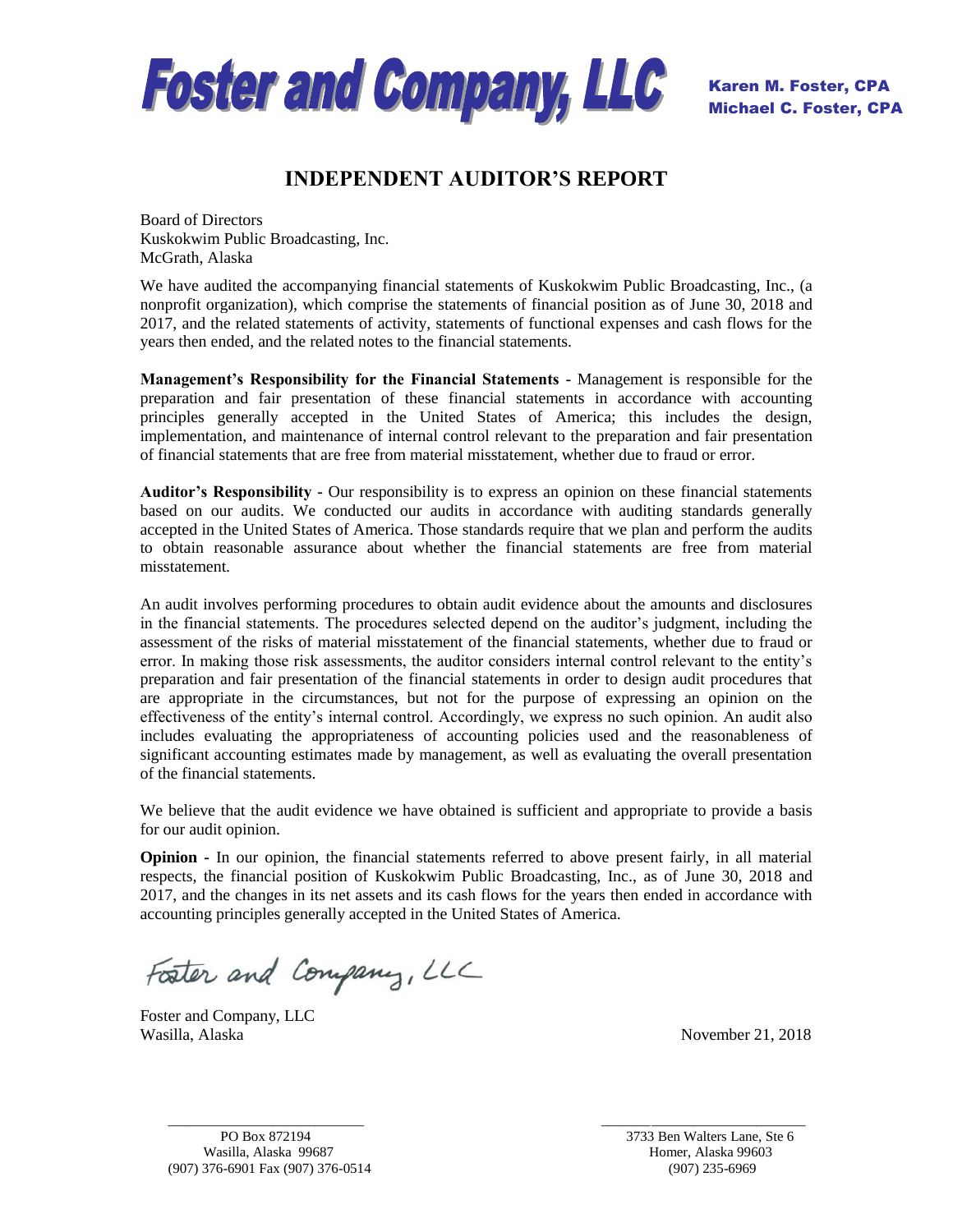# STATEMENTS OF FINANCIAL POSITION

JUNE 30, 2018 AND 2017

| <b>ASSETS</b>                                                      | 2018             | 2017             |
|--------------------------------------------------------------------|------------------|------------------|
| <b>CURRENT ASSETS</b><br>Cash and Cash Equivalents<br>Unrestricted | \$<br>536,503    | \$<br>591,183    |
| <b>Restricted</b>                                                  |                  | 92,070           |
| <b>Grants Receivable</b>                                           | 87,768           | 7,611            |
| Deposits and Accounts Receivable                                   | 7,080            | 2,505            |
| <b>Prepaid Expenses</b><br><b>TOTAL CURRENT ASSETS</b>             | 7,130<br>638,481 | 5,308<br>698,677 |
|                                                                    |                  |                  |
| <b>PROPERTY AND EQUIPMENT (Note 1)</b>                             |                  |                  |
| Land                                                               | 10,000           | 10,000           |
| <b>Buildings</b>                                                   | 202,942          | 202,942          |
| <b>Broadcast Equipment</b>                                         | 234,553          | 234,553          |
| <b>Furniture and Fixtures</b>                                      | 86,587           | 86,587           |
|                                                                    | 534,082          | 534,082          |
| LESS ACCUMULATED DEPRECIATION                                      | (429,221)        | (410, 564)       |
| PROPERTY AND EQUIPMENT - NET                                       | 104,861          | 123,518          |
| <b>TOTAL ASSETS</b>                                                | \$<br>743,342    | 822,195<br>\$    |
|                                                                    |                  |                  |
| <b>LIABILITIES AND NET ASSETS</b>                                  |                  |                  |
| <b>CURRENT LIABILITIES</b>                                         |                  |                  |
| <b>Accounts Payable</b>                                            | \$<br>3,081      | \$<br>17,061     |
| <b>Accrued Vacation Payable</b>                                    | 5,300            |                  |
| <b>Payroll Liabilities</b>                                         | 2,811            | 5,494            |
| <b>Deferred Revenue</b>                                            |                  | 92,070           |
| <b>TOTAL LIABILITIES</b>                                           | 11,192           | 114,625          |
| <b>NET ASSETS</b><br><b>Unrestricted Net Assets</b>                |                  |                  |
| Undesignated                                                       | 398,073          | 354,836          |
| <b>Board Designated</b>                                            | 229,216          | 229,216          |
| Net Investment in Plant                                            | 104,861          | 123,518          |
| <b>TOTAL NET ASSETS</b>                                            | 732,150          | 717,651          |
| <b>TOTAL LIABILITIES AND NET ASSETS</b>                            | 743,342<br>\$    | 822,195<br>\$    |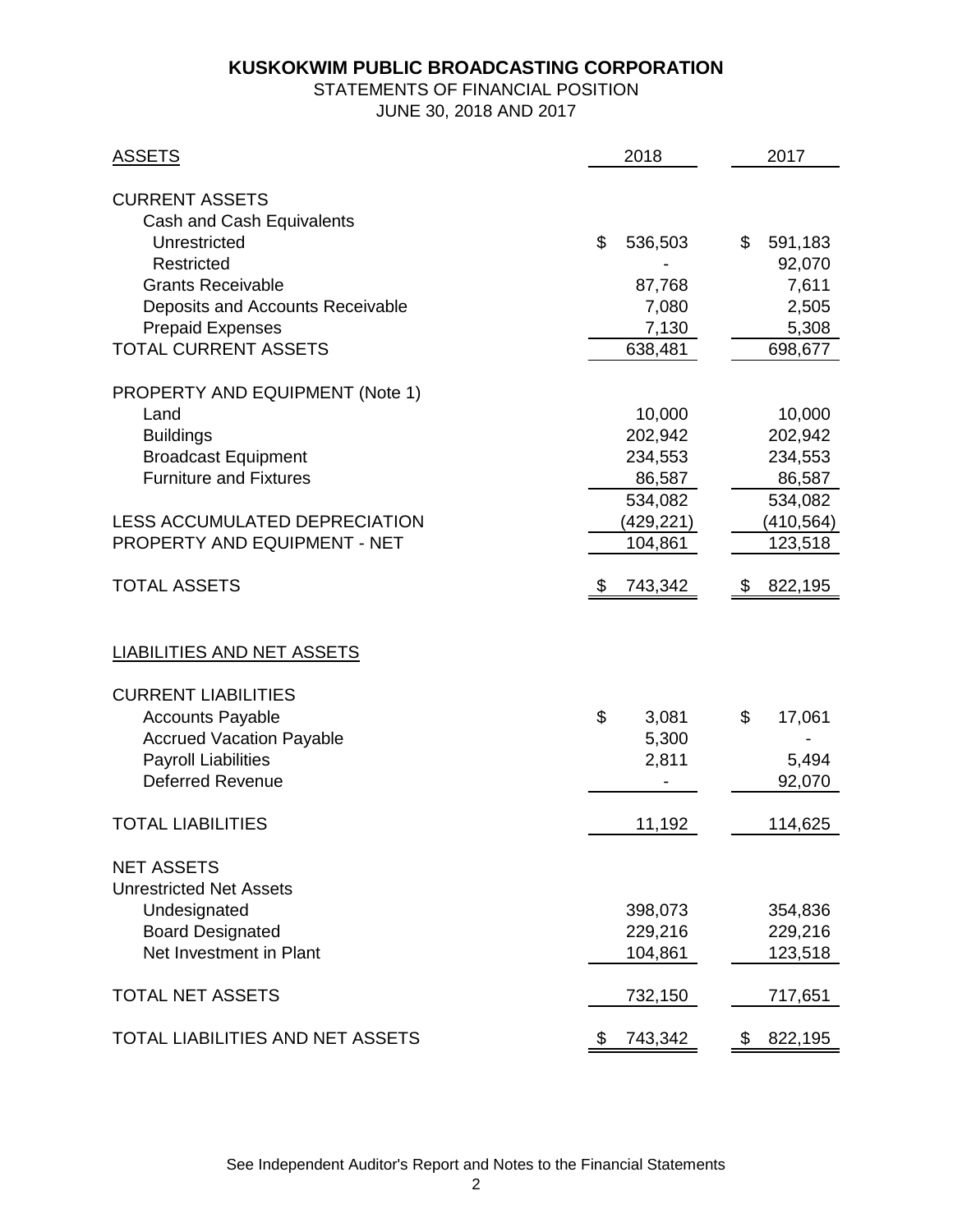#### STATEMENTS OF ACTIVITY JUNE 30, 2018 AND 2017

|                                                       | 2018          | 2017          |
|-------------------------------------------------------|---------------|---------------|
| UNRESTRICTED NET ASSETS                               |               |               |
| <b>Revenue and Support</b>                            |               |               |
| Grants                                                | \$<br>240,714 | \$<br>251,523 |
| <b>Membership Dues</b>                                | 9,012         | 12,640        |
| Underwriting                                          | 12,074        | 17,030        |
| Fundraising                                           | 23,727        | 55,473        |
| <b>Local Donations</b>                                | 1,010         | 10            |
| Interest                                              | 321           | 327           |
| Rental Income                                         | 15,220        | 17,490        |
| Other Income                                          | 402           |               |
| <b>In-Kind Services</b>                               | 5,925         | 12,552        |
| <b>Total Revenue and Support</b>                      | 308,405       | 367,045       |
| <b>Expenses</b>                                       |               |               |
| Programming and Production                            | 87,525        | 78,038        |
| <b>Broadcasting and Technical</b>                     | 48,882        | 61,234        |
| Administration                                        | 123,795       | 132,422       |
| Fundraising                                           | 23,623        | 48,156        |
| <b>Total Expenses</b>                                 | 283,825       | 319,850       |
| <b>INCREASE (DECREASE) IN NET ASSETS</b>              | 24,580        | 47,195        |
| NET ASSETS AT BEGINNING OF YEAR, as previously stated | 707,570       | 670,456       |
| Prior Period Adjustment (Note 9)                      |               | (10,081)      |
| NET ASSETS AT BEGINNING OF YEAR, restated             | 707,570       | 660,375       |
| NET ASSETS AT END OF YEAR                             | \$<br>732,150 | \$<br>707,570 |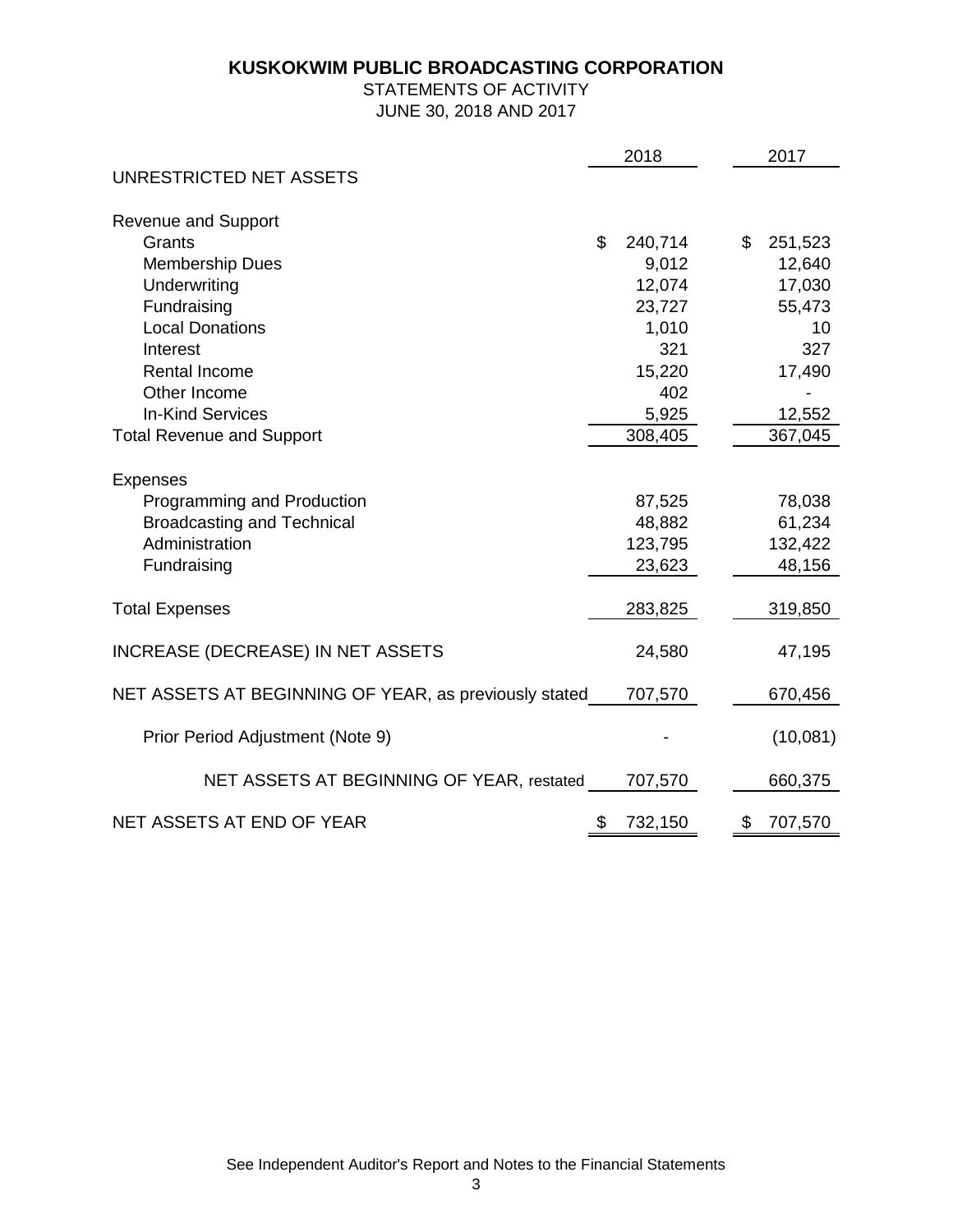STATEMENTS OF FUNCTIONAL EXPENSES JUNE 30, 2018 AND 2017

| <b>Programming Broadcasting</b> |            |                                |             |                |         |         |               |    |         |
|---------------------------------|------------|--------------------------------|-------------|----------------|---------|---------|---------------|----|---------|
|                                 | and<br>and |                                | <b>Fund</b> | 2018           |         |         |               |    |         |
|                                 |            | <b>Production</b><br>Technical |             | Administration | Raising |         | <b>Totals</b> |    |         |
|                                 |            |                                |             |                |         |         |               |    |         |
| <b>FUNCTIONAL EXPENSES</b>      |            |                                |             |                |         |         |               |    |         |
| Personnel                       | \$         | 74,801                         | \$          |                | \$      | 32,058  | \$            | \$ | 106,859 |
| Programming and Production      |            | 12,724                         |             | 30,085         |         |         |               |    | 42,809  |
| <b>Utilities</b>                |            |                                |             |                |         | 19,340  |               |    | 19,340  |
| <b>Telephone and Postage</b>    |            |                                |             |                |         | 2,841   |               |    | 2,841   |
| <b>Contract Services</b>        |            |                                |             |                |         | 43,329  |               |    | 43,329  |
| <b>Supplies</b>                 |            |                                |             |                |         | 1,347   | 15,214        |    | 16,561  |
| Insurance                       |            |                                |             |                |         | 13,530  |               |    | 13,530  |
| Repairs and Maintenance         |            |                                |             | 140            |         | 3,439   |               |    | 3,579   |
| Travel                          |            |                                |             |                |         | 4,847   |               |    | 4,847   |
| Other                           |            |                                |             |                |         | 1,144   | 4,404         |    | 5,548   |
| Depreciation                    |            |                                |             | 18,657         |         |         |               |    | 18,657  |
| Inkind Expense                  |            |                                |             |                |         | 1,920   | 4,005         |    | 5,925   |
| <b>TOTALS</b>                   | \$         | 87,525                         | \$          | 48,882         | \$      | 123,795 | \$23,623      | S  | 283,825 |

#### **Programming Broadcasting**

|                            | and<br><b>Production</b> |        | and<br>Technical |        | Administration |        | <b>Fund</b><br>Raising |        | 2017<br><b>Totals</b> |        |
|----------------------------|--------------------------|--------|------------------|--------|----------------|--------|------------------------|--------|-----------------------|--------|
| <b>FUNCTIONAL EXPENSES</b> |                          |        |                  |        |                |        |                        |        |                       |        |
| Personnel                  | \$                       | 60,263 | \$               |        | \$             | 25,827 | \$                     |        | \$                    | 86,090 |
| Programming and Production |                          | 17,775 |                  | 40,030 |                |        |                        |        |                       | 57,805 |
| <b>Utilities</b>           |                          |        |                  | 1,515  |                | 17,426 |                        |        |                       | 18,941 |
| Telephone and Postage      |                          |        |                  |        |                | 5,301  |                        |        |                       | 5,301  |
| <b>Contract Services</b>   |                          |        |                  |        |                | 43,448 |                        |        |                       | 43,448 |
| <b>Supplies</b>            |                          |        |                  |        |                | 3,404  |                        | 32,515 |                       | 35,919 |
| Insurance                  |                          |        |                  |        |                | 14,846 |                        |        |                       | 14,846 |
| Repairs and Maintenance    |                          |        |                  | 925    |                | 2,017  |                        |        |                       | 2,942  |
| Travel                     |                          |        |                  |        |                | 17,827 |                        |        |                       | 17,827 |
| Other                      |                          |        |                  |        |                | 1,906  |                        | 3,509  |                       | 5,415  |
| Depreciation               |                          |        |                  | 18,764 |                | ۰      |                        |        |                       | 18,764 |
| <b>Inkind Expense</b>      |                          |        |                  |        |                | 420    |                        | 12,132 |                       | 12,552 |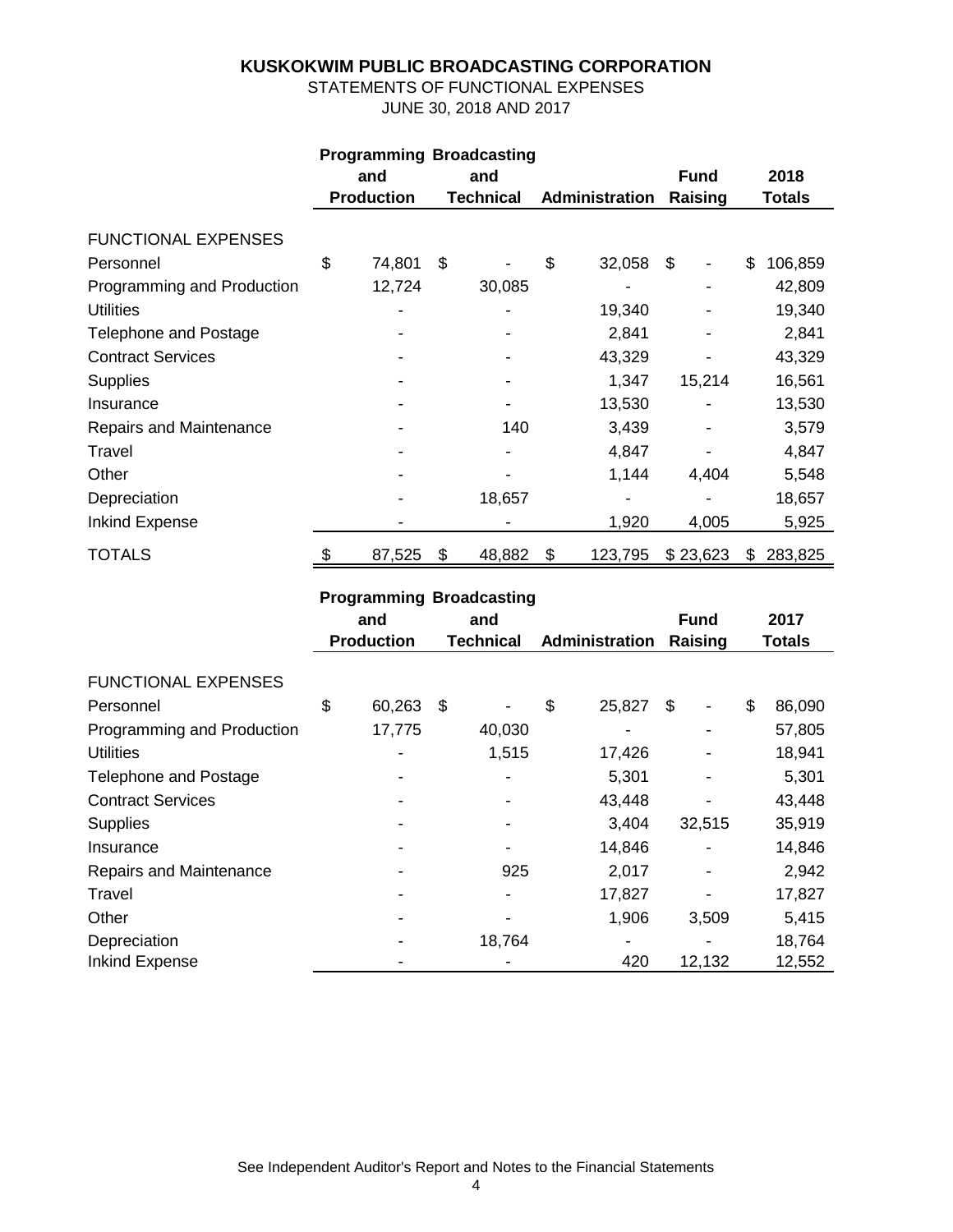#### STATEMENTS OF CASH FLOWS JUNE 30, 2018 AND 2017

|                                                                                                                                                               | 2018 |                                              |    | 2017                                     |  |  |
|---------------------------------------------------------------------------------------------------------------------------------------------------------------|------|----------------------------------------------|----|------------------------------------------|--|--|
|                                                                                                                                                               |      |                                              |    |                                          |  |  |
| CASH FLOWS FROM OPERATING ACTIVITIES                                                                                                                          |      |                                              |    |                                          |  |  |
| Increase (Decrease) in net assets<br>Adjustments to reconcile decrease in net assets to<br>net cash used by operating activities:                             | \$   | 24,580                                       | \$ | 47,195                                   |  |  |
| Depreciation                                                                                                                                                  |      | 18,657                                       |    | 18,764                                   |  |  |
| (Increase) Decrease in operating assets<br><b>Grants Receivable</b><br>Deposits and Accounts Receivable<br><b>Prepaid Expenses</b><br><b>Deferred Revenue</b> |      | (80, 157)<br>(4, 575)<br>(1,822)<br>(92,070) |    | (7, 109)<br>(2,505)<br>(1, 454)<br>(970) |  |  |
| Increase (Decrease) in operating liabilities<br><b>Accounts Payable</b><br><b>Accrued Vacation</b><br>Payroll Taxes Payable                                   |      | (13,980)<br>5,300<br>(2,683)                 |    | 1,869<br>4,670                           |  |  |
| NET INCREASE (DECREASE) IN CASH<br>AND CASH EQUIVALENTS                                                                                                       |      | (146, 750)                                   |    | 60,460                                   |  |  |
| <b>BEGINNING CASH AND CASH EQUIVALENTS</b>                                                                                                                    |      | 683,253                                      |    | 622,793                                  |  |  |
| ENDING CASH AND CASH EQUIVALENTS                                                                                                                              | \$   | 536,503                                      | \$ | 683,253                                  |  |  |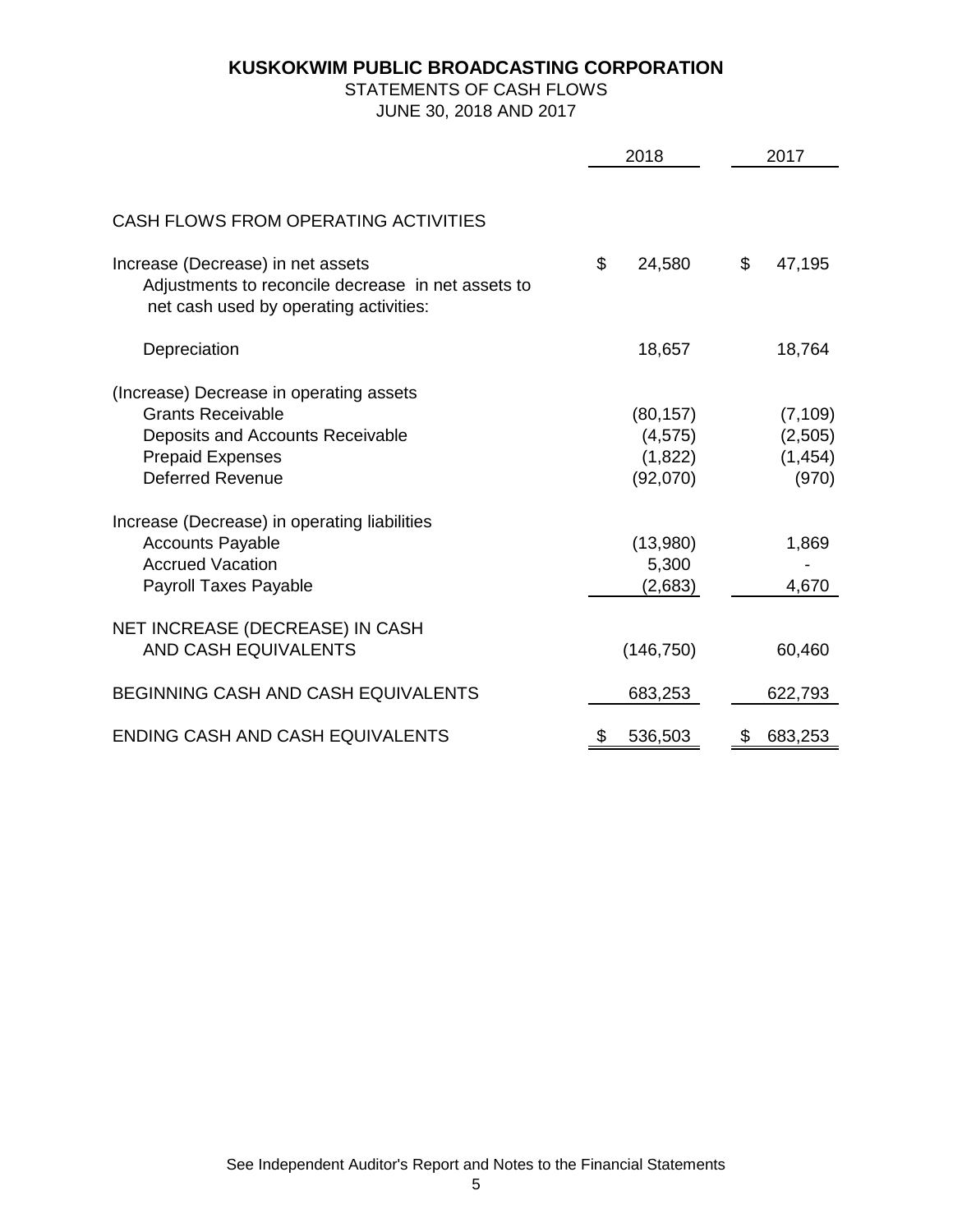NOTES TO THE FINANCIAL STATEMENTS JUNE 30, 2018 and 2017

#### **NOTE 1 – SUMMARY OF SIGNIFICANT ACCOUNTING POLICIES**

**Nature of Activities** – Kuskokwim Public Broadcasting Corporation (KSKO) is a nonprofit public radio station incorporated to provide and promote noncommercial educational radio broadcasting in t he western interior of Alaska. The financial statements are presented on the accrual basis of accounting. The more significant accounting policies are summarized below.

Management uses estimates and assumptions in preparing these financial statements in accordance with generally accepted accounting principles. Those estimates and assumptions affect the reported amounts of assets and liabilities, the disclosure of contingent assets and liabilities, and the reported revenues and expenses. Actual results could vary from the estimates that are used.

**Revenue and Support** – In accordance with FASB ASC 958-065, *Not-for-Profit Entities: Revenue Recognition*, contributions received are recorded as unrestricted, temporarily restricted, or permanently restricted support depending on the existence and nature of any donor restrictions. Support that is restricted by the donor is reported as an increase in temporarily or permanently restricted net assets, depending on the nature of the restriction. When a restriction expires, temporarily restricted net assets are reclassified to unrestricted net assets.

**Financial Statement Presentation** – The Organization has adopted FASB ASC 958- 205 "*Not-for-Profit Entities: Presentation of Financial Statements*". Under FASB ASC 958-205 information regarding the Corporation's financial position and activities is reported according to three classes of net assets: unrestricted net assets, temporarily restricted net assets, and permanently restricted net assets.

**Donated Materials and Services** – Donated materials and services meeting the criteria of FASB ASC 958-205 "*Not-for-Profit Entities: Presentation of Financial Statements*" are recorded at their estimated fair value as of the date of the contribution. The amount of the contribution is presented as both support and expense in the accompanying financial statements.

**Cash and Cash Equivalents** – For purposes of the statement of cash flows, KSKO considers all demand deposits and highly liquid investments with an original maturity of three months or less to be cash equivalents.

**Property and Equipment** – Property and equipment is recorded at cost or, in the case of donated property, at its estimated fair value as of the date of the contribution. Depreciation is provided using the straight-line method over the estimated useful lives of the property, which range from five to fifteen years. The organization does not have a capitalization policy. Expenditures for repairs and maintenance are charged against operations as incurred.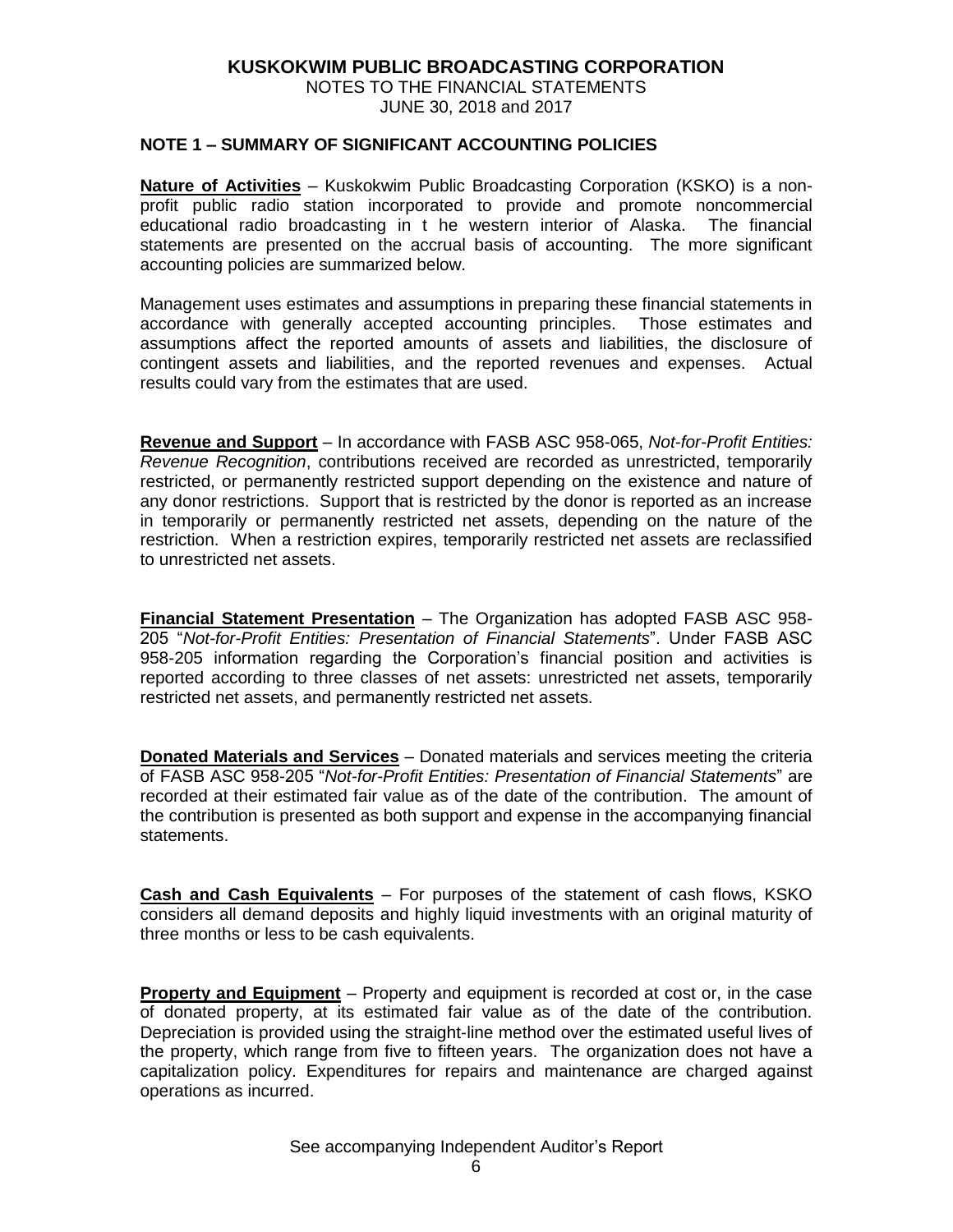NOTES TO THE FINANCIAL STATEMENTS JUNE 30, 2018 and 2017

#### **NOTE 1 – SUMMARY OF SIGNIFICANT ACCOUNTING POLICIES (continued)**

**Income Taxes** – KSKO is exempt from federal and state income taxes as a non-profit corporation under Section 501 (c) (3) of the Internal Revenue Code and is classified as other than a private foundation. The Organization believes that it has appropriate support for any tax positions taken, and as such does not have any uncertain tax positions that are material to the financial statements.

#### **NOTE 2 – MAJOR FUNDING SOURCES**

KSKO received \$61,802 and \$93,053 in 2018 and 2017, respectively from the State of Alaska and \$178,912 and \$185,607 from the Corporation for Public Broadcasting during the fiscal years ended June 30, 2018 and 2017, respectively.

#### **NOTE 3 – CASH**

In previous years, the Board of Directors designated \$229,216 in cash to be available for purposes of acquiring a new facility for the station. In recent years the Board approved transfers into the general operating fund account to sustain the station during periods of funding shortfalls. The Board has not withdrawn the cash designation and therefore, significant cash at June 30, 2018 and 2017 is designated for purposes other than general operations.

For the statement of cash flows, the Organization includes cash on deposit, cash on hand and short-term investments with original maturities less than three months as cash equivalents. At June 30, 2018 and 2017, all deposits with financial institutions were fully insured by the FDIC.

#### **NOTE 4 – COMMITMENTS AND CONTINGENCIES**

KSKO receives grants that are subject to audit and adjustment by the grantor agencies. Any expenditure disallowed as a result of such an audit and for which grant monies had been expended would become a liability of KSKO. At June 30, 2018, no such audit was pending and the management of KSKO does not anticipate any such liability arising that would have a material effect on the financial condition of KSKO.

#### **NOTE 5 – DONATED VOLUNTEER SERVICES**

Numerous volunteers have donated significant amounts of time to KSKO's program services and fund-raising efforts for the fiscal years ended June 30, 2018 and 2017. No amounts have been reflected in the accompanying financial statements for the fair value of these volunteer services.